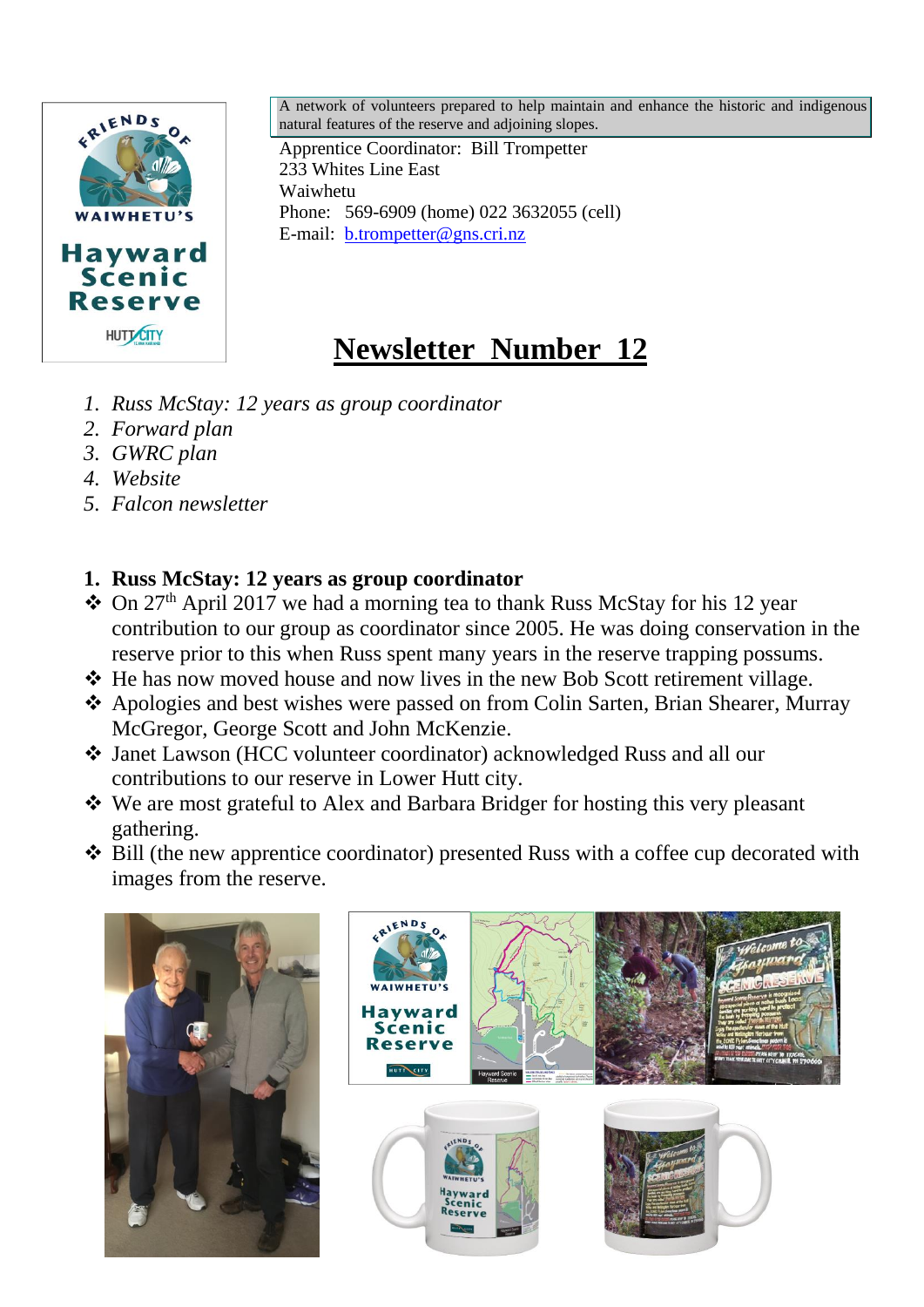#### **2. Forward plan**

- ❖ *Recruit new members:* A stock take of the group membership has revealed that several other members have also retired to other accommodation (although still keen to know what it happening with our group). Hence we are in need of doing a publicity drive to recruit new members from those who have been in the neighbourhood for a while and to new people who have moved into the neighbourhood. The plan is to do this in Spring and will entail.
	- $\triangleright$  Letter box drop.
	- ➢ A series of public weekend working bees (Janet Lawson HCC will help with this).
- ❖ *Pest control continues:* Don Milward is continuing to run bait lines to control rats and mice. Alex Bridger and Bill Trompetter are continuing to spray snake feather from White Line East fire break to Mawson ridge firebreak with support from HCC. GWRC are spraying north of Whites Line East and south of Mawson ridge.



❖ *Track maintenance:* I was most pleased to have Hamish Howick volunteer to investigate some of our southern tracks (Mawson firebreak, and the Griffin's Ridge Track, and the Old Farm Track). Barbara and Alex Bridge continue to work on the Mawson Ridge track. While most tracks are still walkable, some need some attention and support to our volunteers and will be the subject of our spring working bees. So look out for those later this year.